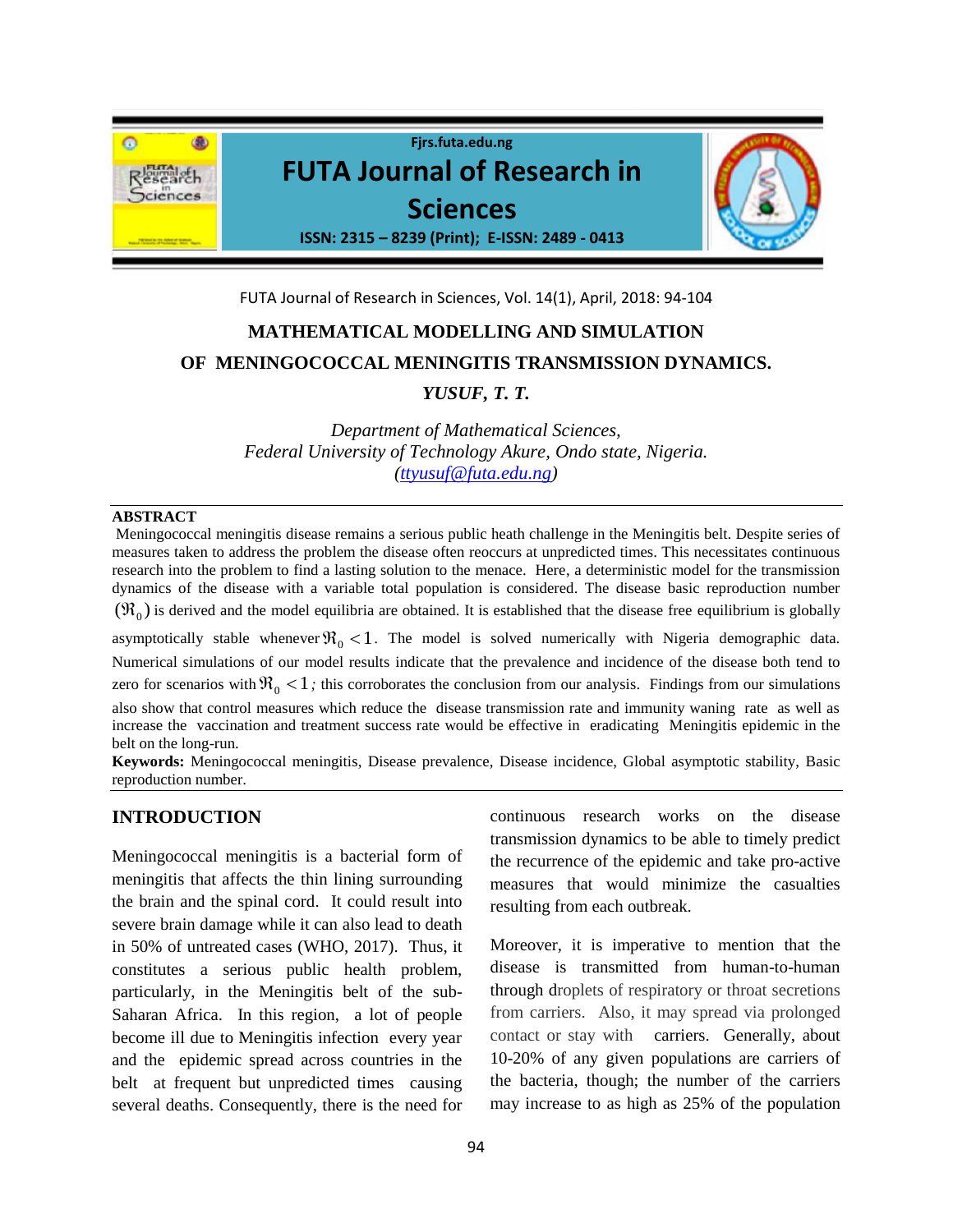in epidemic situation (WHO, 2017). However, there are series of potent vaccines often deployed to prevent the spread of the disease in such circumstances. Though, the vaccine that would eventually be deployed would depend on the meningitis serogroup that is to be addressed, and possibly the cost of the vaccine.

There have been series of research works on modeling Meningitis transmission dynamics and its control (Trotter and Greenwood, 2007; Muller and Gessner, 2010; Martinez et al, 2013; Christensen et al, 2014; Elmojtaba and Adam, 2017; Asamoah et al, 2018; Yaesoubi et al, 2018). These works have different emphases and interests. For example, Vareen (2008) used an SCIR model to assess the impact of vaccination program on the spread of the disease in countries prone to meningitis epidemic. Their findings showed that in countries with high transmission rate, the vaccination rate should be scaled up appropriately to mitigate the alarming spread of the disease. Also, Blyuss (2016) used mathematical models to point out the crucial factors influencing the meningitis dynamics. Their results indicated that level of temporary immunity enjoyed by individuals in the community is very vital in disease surveillance and measuring vaccine efficiency.

In a related study, Martinez *et al* (2013) presented a novel model for the spread of Meningococcal meningitis which was based on cellular automata theory. The model was able to predict the global and the individual behavior of the disease while results from the simulations of the model agree with the empirical one in terms of the role played by the carriers in the disease transmission dynamics.

The rest of the paper is structured as follows: the proposed mathematical model will be presented with the justification that it is mathematically and epidemiologically well-posed. In the section that follows, the model will be qualitatively analyzed. Thereafter, the model will be solved numerically; it will be simulated for the different scenarios of interest and findings from our simulations will be discussed. Finally, in the last section, the conclusion from the study will be highlighted.

## **THE MATHEMATICAL MODEL**

The Blyuss model for the transmission dynamics of Meningococcal meningitis is considered with some modifications (Blyuss, 2016). The model is modified by making the total population a variable; rather than being a constant as it is in the Blyuss model. This modification seems justifiable because the casualties recorded during the yearly Meningitis epidemic in the belt is substantial, thus affect the population thereafter (i.e. total population varies). In addition, the effect of vaccines deployed during epidemics is incorporated into the model dynamics, since this is often the practice in such instances to curtail the alarming spread of the disease. Obviously, these modifications will change the disease transmission dynamics significantly. Thus, an improved model with these modifications the Blyuss model is proposed. This model divides the total population N into four mutually exclusive compartments: the susceptible class S, the carrier class C, the infected class I , and the recovered cum temporarily immune class R where S, C, I, R represents the number of individuals in each of the compartments per unit time. Thus,  $N(t) = S(t) +$  $C(t) + I(t) + R(t)$ . In the light of the foregoing, the proposed model is presented below: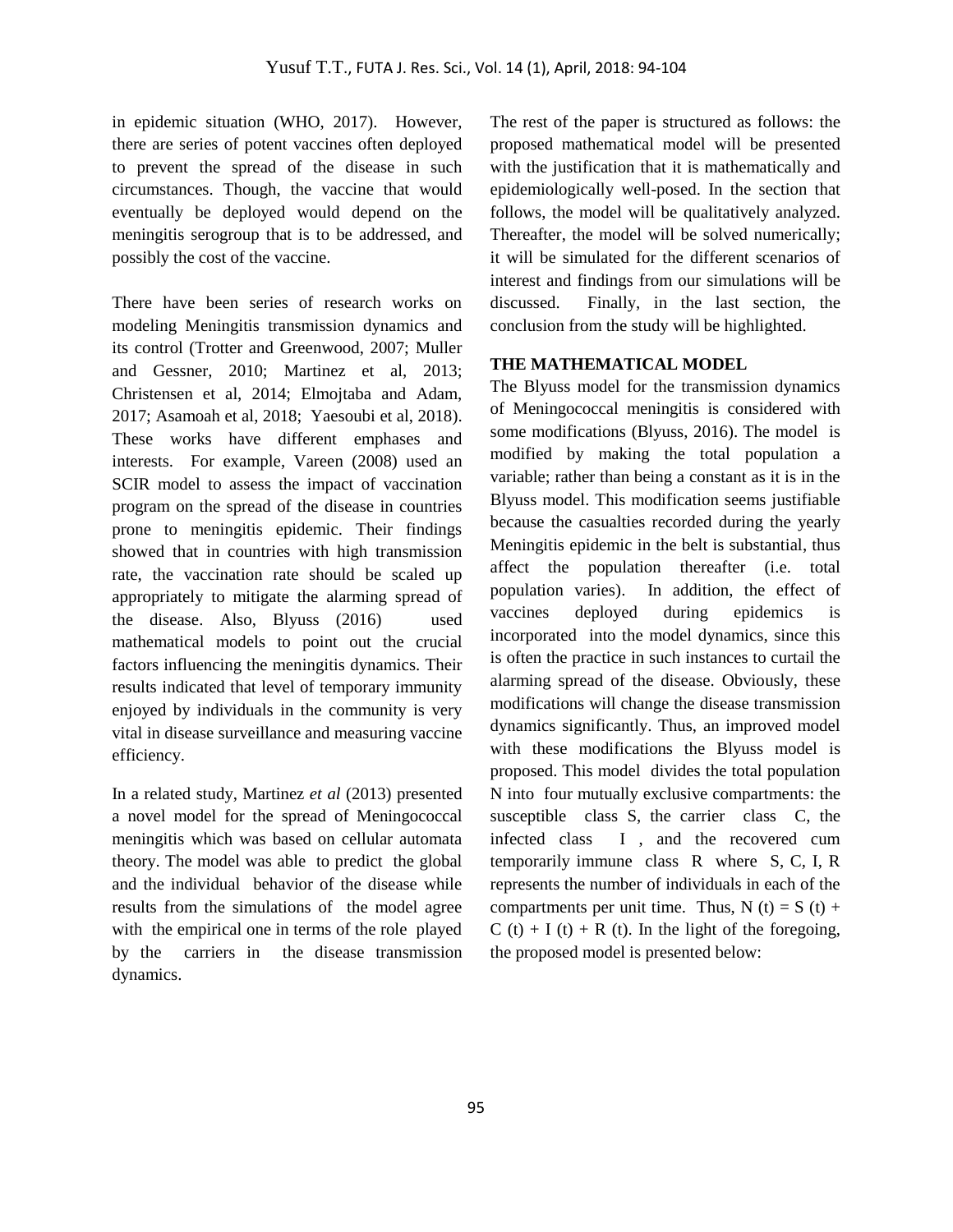$$
\frac{dS}{dt} = \Lambda - \frac{\beta S(C+I)}{N} - (\nu + \mu)S + \sigma R
$$
  
\n
$$
\frac{dC}{dt} = \frac{\beta S(C+I)}{N} - (\rho + \gamma + \mu)C
$$
  
\n
$$
\frac{dI}{dt} = \rho C - (\varepsilon + \delta + \mu)I
$$
  
\n
$$
\frac{dR}{dt} = \nu S + \gamma C + \varepsilon C - (\sigma + \mu)R
$$
\n(1)

Where  $\Lambda$  is the average recruitment rate,  $\beta$  is the disease transmission rate,  $\nu$  is the vaccination *rate*,  $\sigma$  is the immunity waning rate,  $\rho$  is the carriers' disease progression rate,  $\gamma$  is their recovery rate,  $\varepsilon$  is the infected individuals treatment success rate,  $\delta$  is the disease-induced

death rate, while  $\mu$  is taken to be human's natural death rate.

Since our model depicts human population dynamics; all the variables and parameters are non-negative. Consequently, a biological feasible region defined below is considered:

$$
\Omega = \left\{ (S, C, I, R) \in \mathfrak{R}_+^4 : N \le \frac{\Lambda}{\mu} \right\}
$$
 (2)

Nevertheless, there is the need to establish that the region  $\Omega$  is positive invariant; which implies that all solution in  $\Omega$  remains in it for all time t. In order to establish this, the summation of all the model equations in (1) yields:

$$
\frac{dN}{dt} = \Lambda - \mu N - \delta I \le \Lambda - \mu N \tag{3}
$$

The inequality equation emanating from equation (3) is

$$
\frac{dN}{dt} \le \Lambda - \mu N \tag{4}
$$

Solving equation (4) gives:

$$
N(t) \le N(0)e^{-\mu t} + \frac{\Lambda}{\mu}(1 - e^{-\mu t})
$$

where  $N(0)$  is the initial total population at the start time.

In particular,  $\mu$  $N(t) \leq \frac{\Lambda}{t}$  whenever  $\mu$  $N(0) \leq \frac{\Lambda}{\Lambda}$ .

So, every solution of our model equations (1) with initial conditions in  $\Omega$  remains there for all time  $t > 0$ . Therefore,  $\Omega$  is positive invariant? As a result, our model can be said to be mathematically and epidemiologically well-posed.

## **MODEL QUALITATIVE ANALYSIS**

The model has two equilibria: the Disease–free equilibrium and the Endemic equilibrium. These equilibria are obtained by setting the right-hand side of each of the equations in (1) to zero and solving for each of the variables.

So, the model equilibria are obtained as below: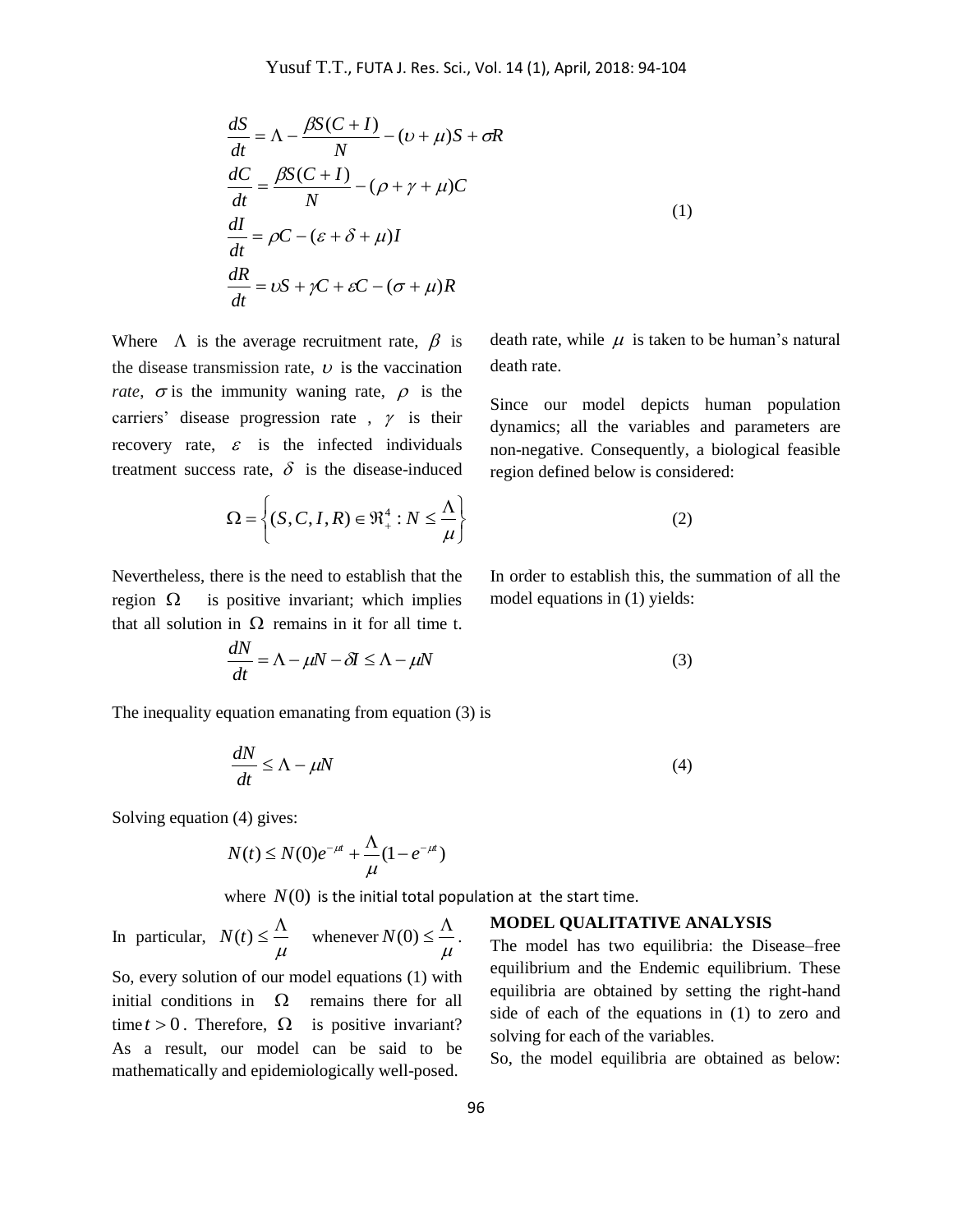i. Disease-free equilibrium, 
$$
E_0
$$
:  $E_0 = \left(\frac{\Lambda(\sigma + \mu)}{\mu(\nu + \sigma + \mu)}, 0, 0, \frac{\Lambda \nu}{\mu(\nu + \sigma + \mu)}\right)$ .  
\nii. Endemic Equilibrium,  $E_1$ :  $E_1 = \left(S^*, C^*, I^*, R^*\right)$  where  
\n
$$
S^* = \frac{\Lambda \mu_2 \mu_3 (\mu_3 \mu_4 + \mu_3 \gamma + \rho \mu_4 + \rho \varepsilon)}{D}, \quad C^* = \frac{\Lambda \mu_3^2 \mu_2 (\mu_4 + \nu)(\Re_0 - 1)}{D},
$$
\n
$$
I^* = \frac{\Lambda \rho \mu_2 \mu_3 (\mu_4 + \nu)(\Re_0 - 1)}{D}, \quad R^* = \frac{\Lambda[(\mu_3 + \rho)(\mu_2 \mu_3 \nu + \beta(\mu_3 \gamma + \rho \varepsilon)) - \mu_2 \mu_3(\mu_3 \gamma + \rho \varepsilon)]}{D}
$$
\nwith  
\n $D = \mu_2 \mu_3 [\mu_1 \mu_3 (\mu_4 + \gamma) + \mu_1 \rho (\mu_4 + \varepsilon) + \mu_3 \sigma (\gamma + \varepsilon) + \mu_4 \beta(\mu_3 + \rho)] - \beta \sigma (\mu_3 + \rho)(\mu_3 \gamma + \rho \varepsilon)$ 

with

$$
A = \frac{D}{D}
$$
  
\nwith  
\n
$$
D = \mu_2 \mu_3 [\mu_1 \mu_3 (\mu_4 + \gamma) + \mu_1 \rho (\mu_4 + \varepsilon) + \mu_3 \sigma (\gamma + \varepsilon) + \mu_4 \beta (\mu_3 + \rho)] - \beta \sigma (\mu_3 + \rho) (\mu_3 \gamma + \rho \varepsilon)
$$
  
\n
$$
- \mu_2 \mu_3 [\mu_2 \mu_3 (\mu_4 + \nu) + \nu \sigma (\mu_3 + \rho)];
$$
  
\n
$$
\mu_1 = \mu + \nu; \quad \mu_2 = \mu + \rho + \gamma; \quad \mu_3 = \mu + \varepsilon + \delta; \quad \mu_4 = \mu + \sigma.
$$

While the basic reproduction number( $\Re_0$ ) is computed using the Next-Generation-Matrix

approach (Driessche and Watmough, 2002) and it is as expressed below:

$$
\mathfrak{R}_0 = \frac{\beta(\sigma + \mu)}{(\nu + \sigma + \mu)(\rho + \gamma + \mu)} + \frac{\beta\rho(\sigma + \mu)}{(\nu + \sigma + \mu)(\rho + \gamma + \mu)(\varepsilon + \mu + \delta)}
$$

 $\Re_0$  is simply the average number of new cases of the disease arising from a single infected individual when introduced into a population where everyone is susceptible (Hethcote, 2000).

*Theorem 1: The disease-free equilibrium,*  $E_0$ , *is globally asymptotically stable (GAS) whenever*   $\Re_0 < 1$ .

## *Proof:*

*Considering a Lyapunov function V(t) of the form below :*

$$
V = k_1 C + k_2 I
$$
 where  $k_1 > 0$  and  $k_2 > 0$ .

*Then, differentiating the Lyapunov function with respect to t and substituting the model equations for*  $C'$  *and*  $I'$  gives:

$$
V' = k_1 C' + k_2 I'
$$
  
=  $k_1 \left[ \frac{\beta S(C+I)}{N} - (\rho + \gamma + \mu)C \right] + k_2 [\rho C - (\varepsilon + \mu + \delta)I]$   
=  $\left[ k_1 \frac{\beta S}{N} + k_2 \rho - k_1 (\rho + \gamma + \mu) \right] C + \left[ k_1 \frac{\beta S}{N} - k_2 (\varepsilon + \mu + \delta) \right] I$ 

*Now, substituting the value of the S and R at the disease-free equilibrium*  $E_0$  *yields:* 

$$
V' \leq \left[k_1 \frac{\beta(\sigma + \mu)}{(\nu + \sigma + \mu)} + k_2 \rho - k_1(\rho + \gamma + \mu)\right]C + \left[k_1 \frac{\beta(\sigma + \mu)}{(\nu + \sigma + \mu)} - k_2(\varepsilon + \mu + \delta)\right]I.
$$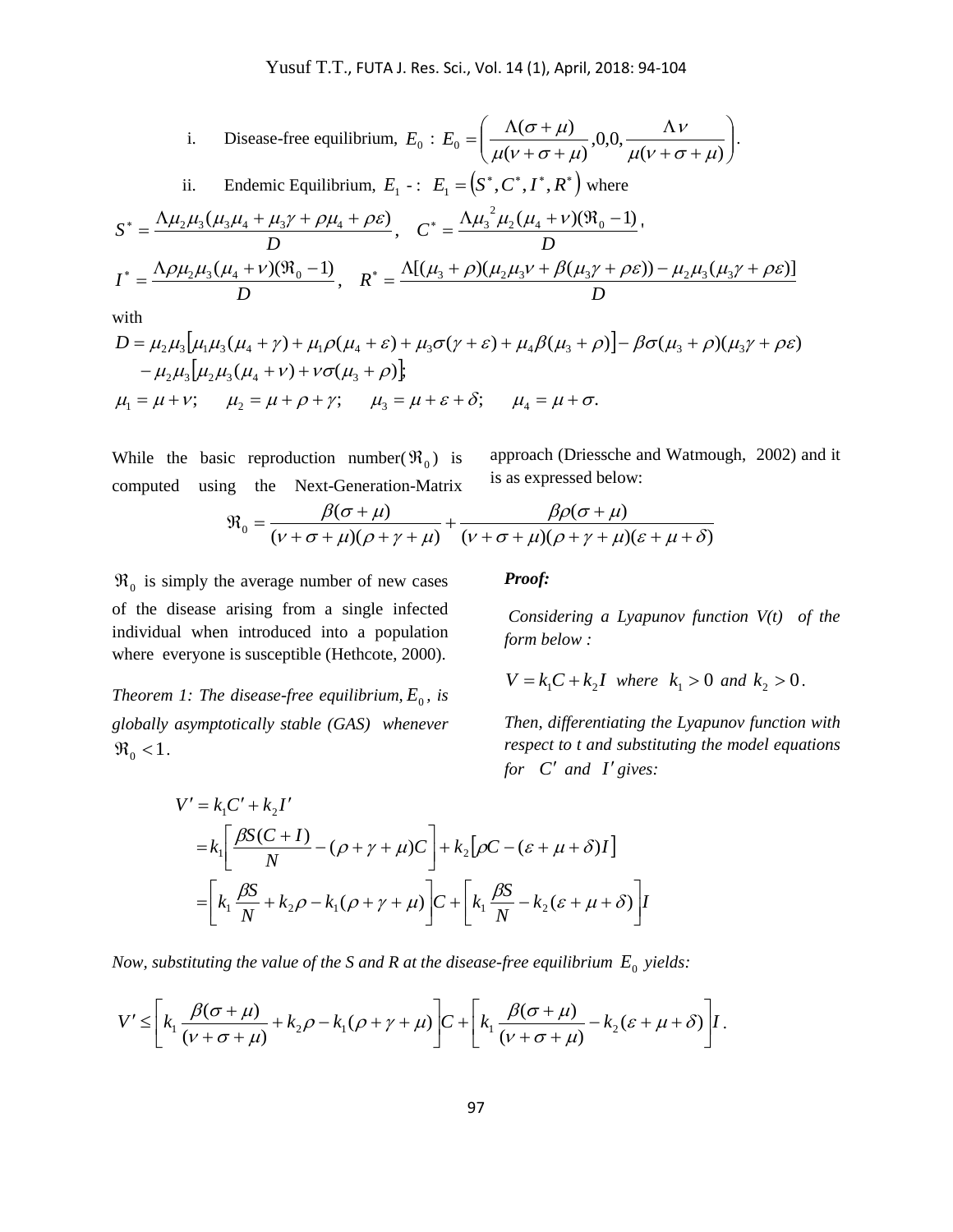$\overline{\phantom{a}}$  $\overline{\phantom{a}}$  $\bigg)$  $\setminus$ 

Taking 
$$
k_1 = \frac{1}{\rho + \gamma + \mu}
$$
, and  $k_2 = \frac{\beta(\sigma + \mu)}{(\nu + \sigma + \mu)(\rho + \gamma + \mu)(\varepsilon + \mu + \delta)}$ , gives  
\n
$$
V' \leq \left[ \frac{\beta(\sigma + \mu)}{(\nu + \sigma + \mu)(\rho + \gamma + \mu)} + \frac{\beta(\sigma + \mu)\rho}{(\nu + \sigma + \mu)(\rho + \gamma + \mu)(\varepsilon + \mu + \delta)} - 1 \right] C,
$$
\n
$$
\leq [\mathfrak{R}_0 - 1]C
$$

*Since*  $C \ge 0$  *for all time t, then*  $V' \le 0$  *if*  $\Re_0 < 1$ *. Moreover, it is imperative to note that for scenarios with*   $\Re_0 < 1 \text{ as } t \to \infty,$ 

$$
(S, C, I, R) \rightarrow \left(\frac{\Lambda(\sigma + \mu)}{\mu(\nu + \sigma + \mu)}, 0, 0, \frac{\Lambda \nu}{\mu(\nu + \sigma + \mu)}\right)
$$

*. Thus, based on LaSalle's invariance principle (Lasalle, 1976), every solution of the model equations (1) with initial condition in*  $\Omega$ *converges to*  $E_0$  *whenever*  $\Re_0 < 1$  *. Therefore, the disease-free equilibrium is globally*  asymptotically stable if  $\Re_0 < 1$ .

#### **NUMERICAL RESULTS AND DISCUSSION**

*Model Parameter values and Variables Initial Conditions:*

The recruitment per unit time  $(\Lambda)$  into the susceptible population was estimated using the annual increase in the Nigeria's population from year 2000-2015. The Nigeria's average annual population increase is estimated to be 3.922 million per year (United Nation, 2017).

The life expectancy of a male Nigerian is 53 years while that of the female is 56 years (WHO, 2017). So, it is assumed that  $0.5(53+56) = 54.5$  years is the average life expectancy of a Nigerian at birth. Thus, the natural death rate is estimated as  $0.018 \ yr^{-1}$ 54.5  $d = \frac{1}{74.5} = 0.018 \text{ yr}^{-1}$ .

Information from the World Health Organization has it that the disease is fatal in 50% of untreated cases, hence the disease induced death rate  $(\delta)$  is taken to be 0.5 (WHO, 2017).

Also, it is known that there is an effective treatment for meningitis; thus it is assumed that a patient who undergoes early treatment has 50% chance of successfully getting rid of the bacteria. Hence, the disease treatment success rate  $(\varepsilon)$  is taken to be 0.5 (i.e.  $\varepsilon = 0.5$ ).

However, for the other remaining parameter values, the data from the works of Blyuss

(2016) and Irving *et al* (2012) were adopted. Below is a table of the model parameters with their respective values and their sources: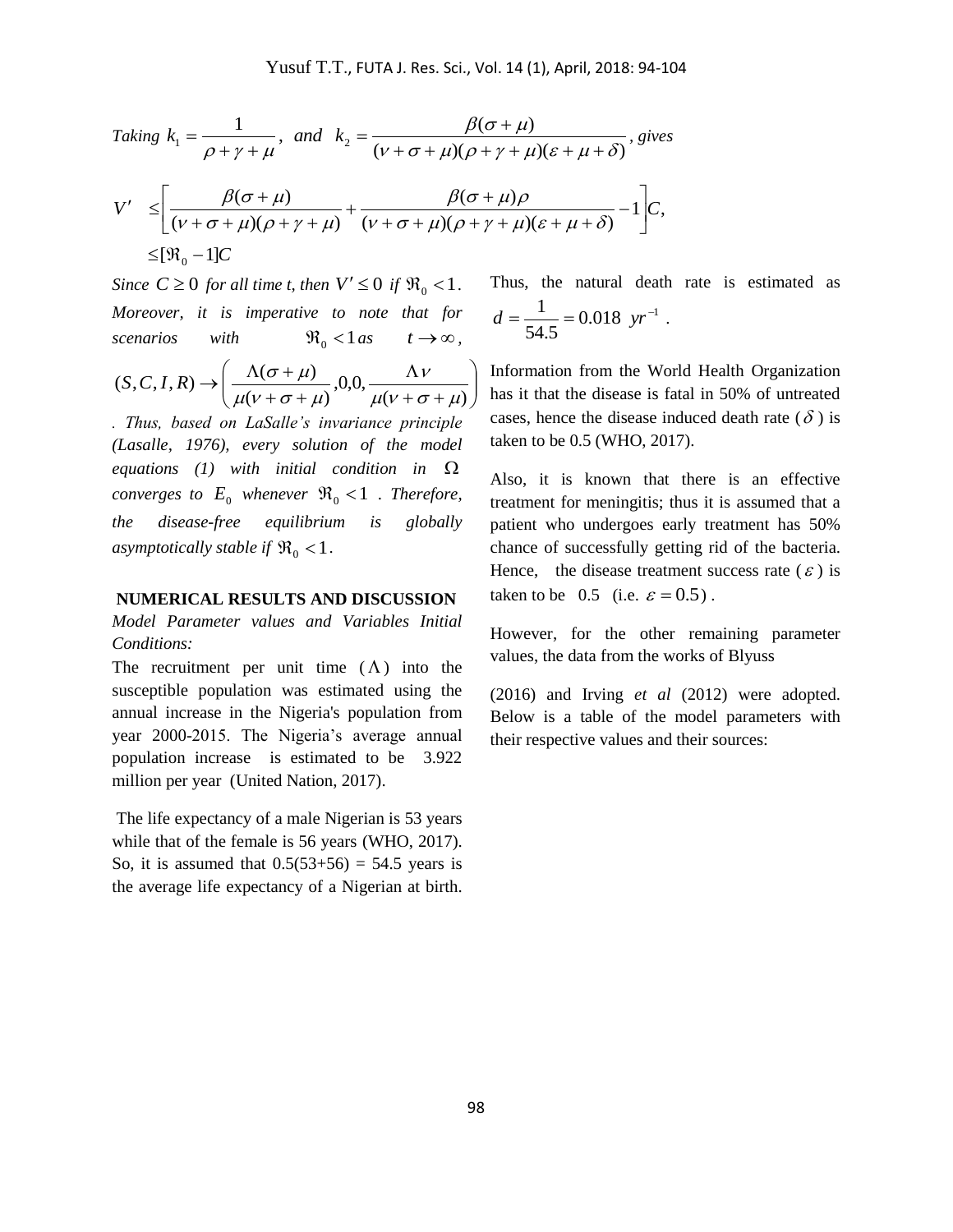| Parameter     | Value | Source                                    |
|---------------|-------|-------------------------------------------|
| Λ             | 3.922 | United Nation (2017) and Estimate         |
|               | 2.5   | Estimate                                  |
| v             | 0.2   | Estimate                                  |
| $\mu$         | 0.018 | WHO (2017) and Estimate                   |
| $\sigma$      | 0.1   | Irving et al $(2012)$ and Blyuss $(2016)$ |
| $\rho$        | 0.8   | Irving et al $(2012)$ and Blyuss $(2016)$ |
| $\mathcal{E}$ | 0.5   | Estimate                                  |
| $\delta$      | 0.5   | WHO (2016) and Estimate                   |
| $\gamma$      | 0.25  | Estimate                                  |

**Table 1: Model parameter values.**

As for the model variables initial conditions, the Nigeria's demographic data for the year 2015 is adopted. The country total population for that year is 182 million (United Nation, 2017). The information that 10-20% of every population is carrier of Meningitis is used (WHO, 2017), so the average which is 15% is adopted as the case in Nigeria. This gives a carrier population of about 27.3 million. In addition, it is assumed that the population in each of infected and the recovered class is about one-third of those in carrier class. Thus, the model variables initial conditions are:  $S(0) = 136.5$ ,  $C(0) = 27.3$ ,  $H(0) = 9.1$ ,  $R(0) = 9.1$ .

## *Simulation results and Discussion*

The model equations (1) are solved numerically using Runge-Kunta of order four scheme and the results are simulated with the Maple software. In order to achieve this, the parameters values in Table 1 are used with the model variables' initial conditions:  $S(0) = 136.5$ ,  $C(0) = 27.3$ ,  $H(0) = 9.1$ ,  $R(0) = 9.1$ .

It is important to state here that the set of parameters values in Table 1 yields a basic reproduction number greater than unity (  $\mathfrak{R}_0 = 1.55$ ) which implies that the situation being considered is an endemic one. There is, therefore, the need to put effective control measures in place in order to minimize the attendant casualties that might results from the ensuing epidemic. First, the population profiles for each of the compartments are displayed in Figures  $1 - 4.$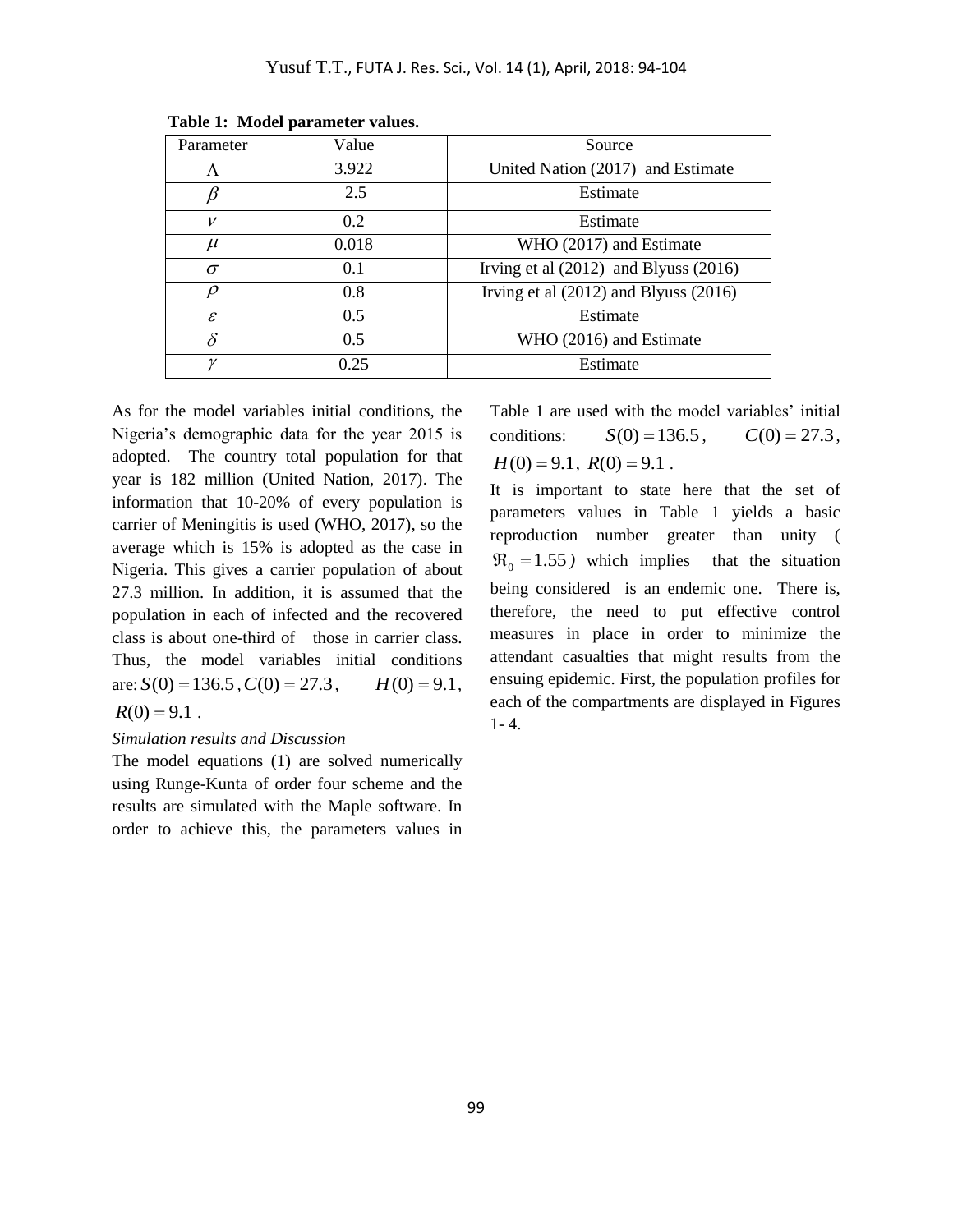

Figure 1: Population profile of S(t).

Figure 3: Population profile of I(t).



Figure 2: Population profile of C(t).



Figure 4: Population profile of R(t).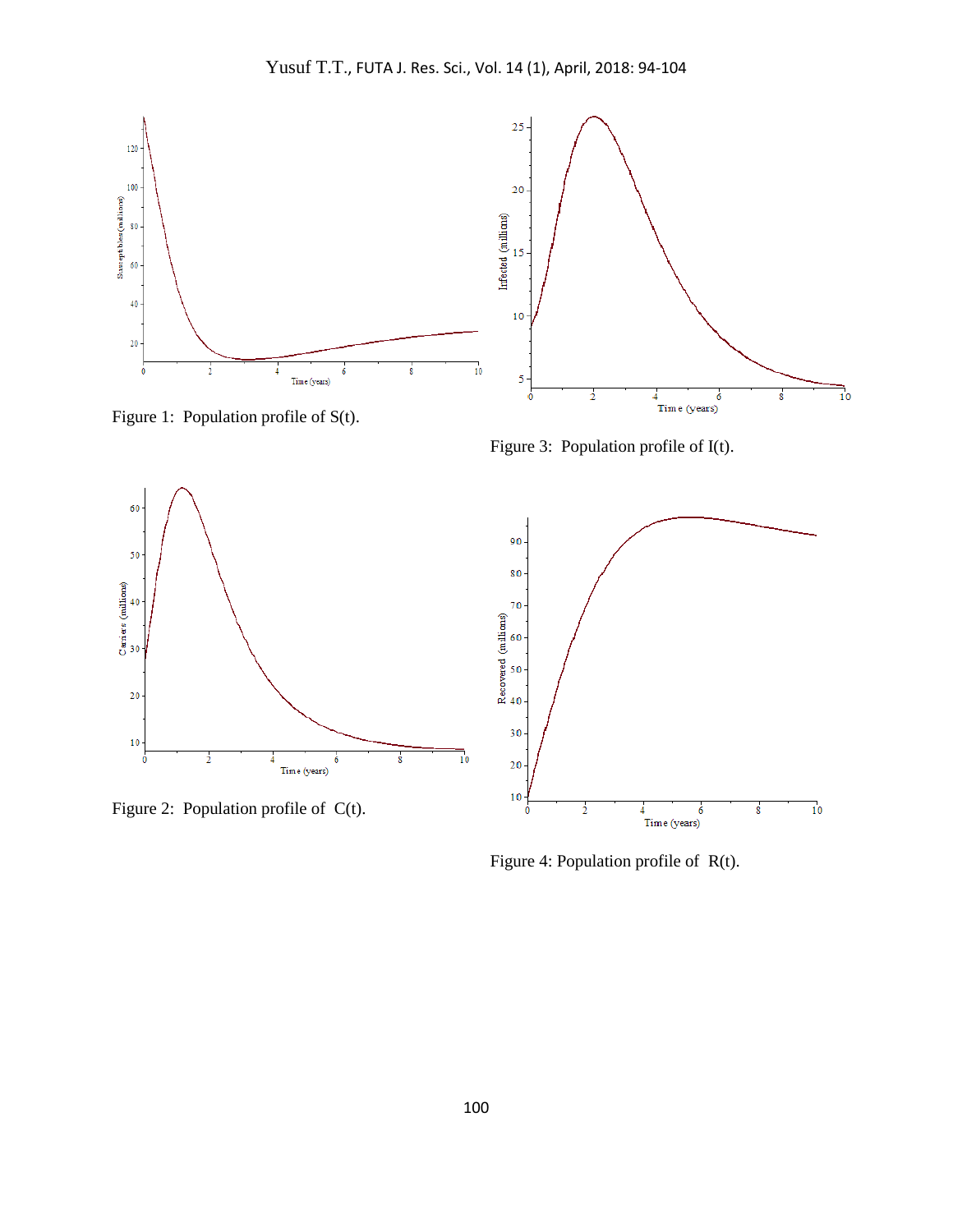

Figure 5: New Cases of Disease for different values of  $\beta$ .



Figure 7: New Cases of Disease for different values of  $\nu$ .



Figure 6: Prevalence of Disease for different values of  $\beta$ .



Figure 8: Prevalence of Disease for different values of  $\nu$ .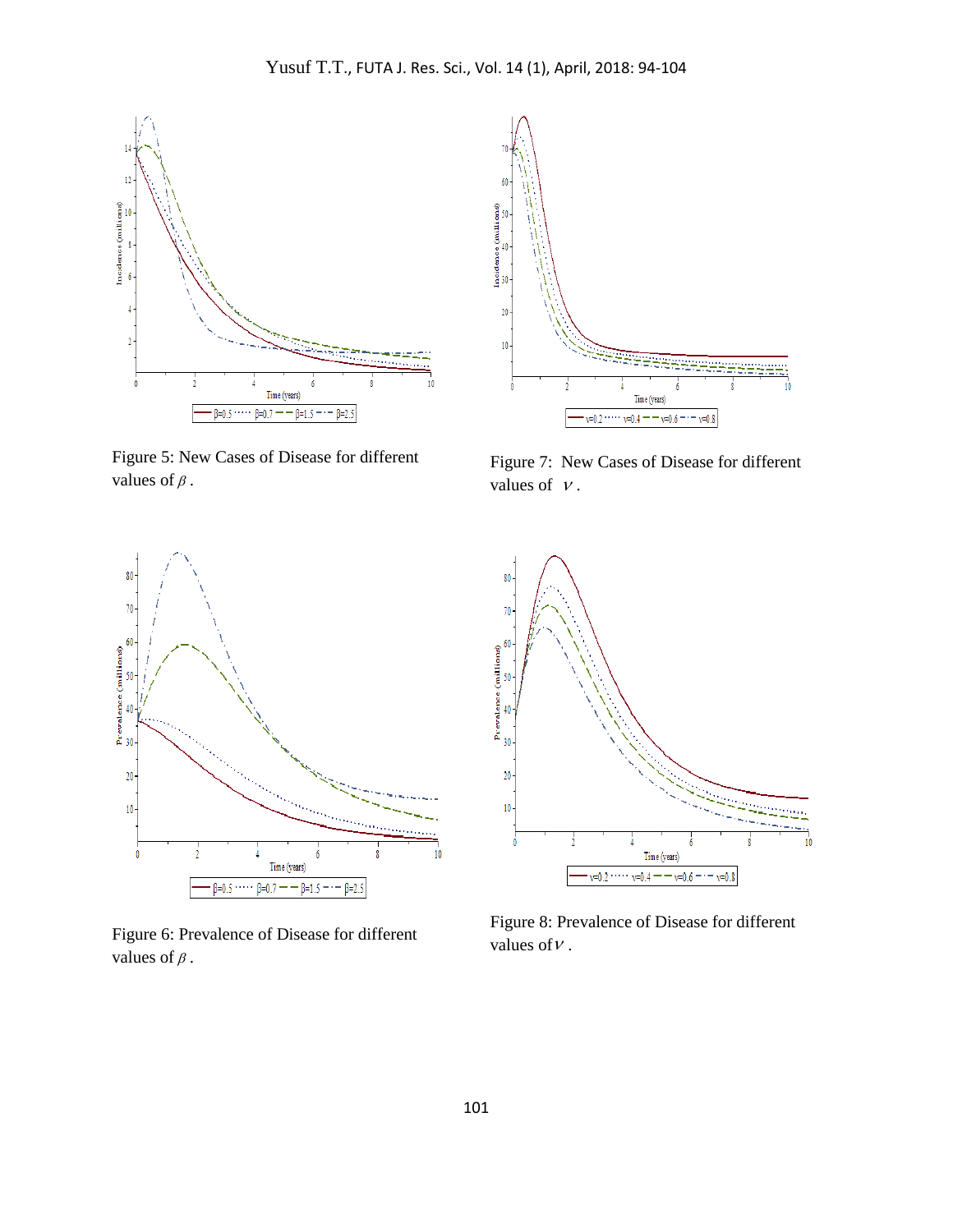

Figure 9: New Cases of Disease for different values of  $\sigma$ .



Figure 10: Prevalence of Disease for different values of  $\sigma$ .

Results from the simulations of our model show that the new cases of the disease was at peak when the disease transmission rate was highest, while the peak attained in each of the scenario increases with increase in the transmission rate (See Fig. 5). However, it is salient to note that the first two scenarios in Figure 5 correspond to the



Figure 11: New Cases of Disease for different values of  $\varepsilon$ .



Figure 12: Prevalence of the Disease for different values of  $\varepsilon$ .

situations where  $\Re_0 < 1.0$  while the last two scenarios correspond to the situation where  $\Re_0 > 1.0$ . It is observed that for scenarios where  $\Re_0 > 1.0$ , there will always be new cases of the disease; unlike when  $\Re_0 < 1.0$  where the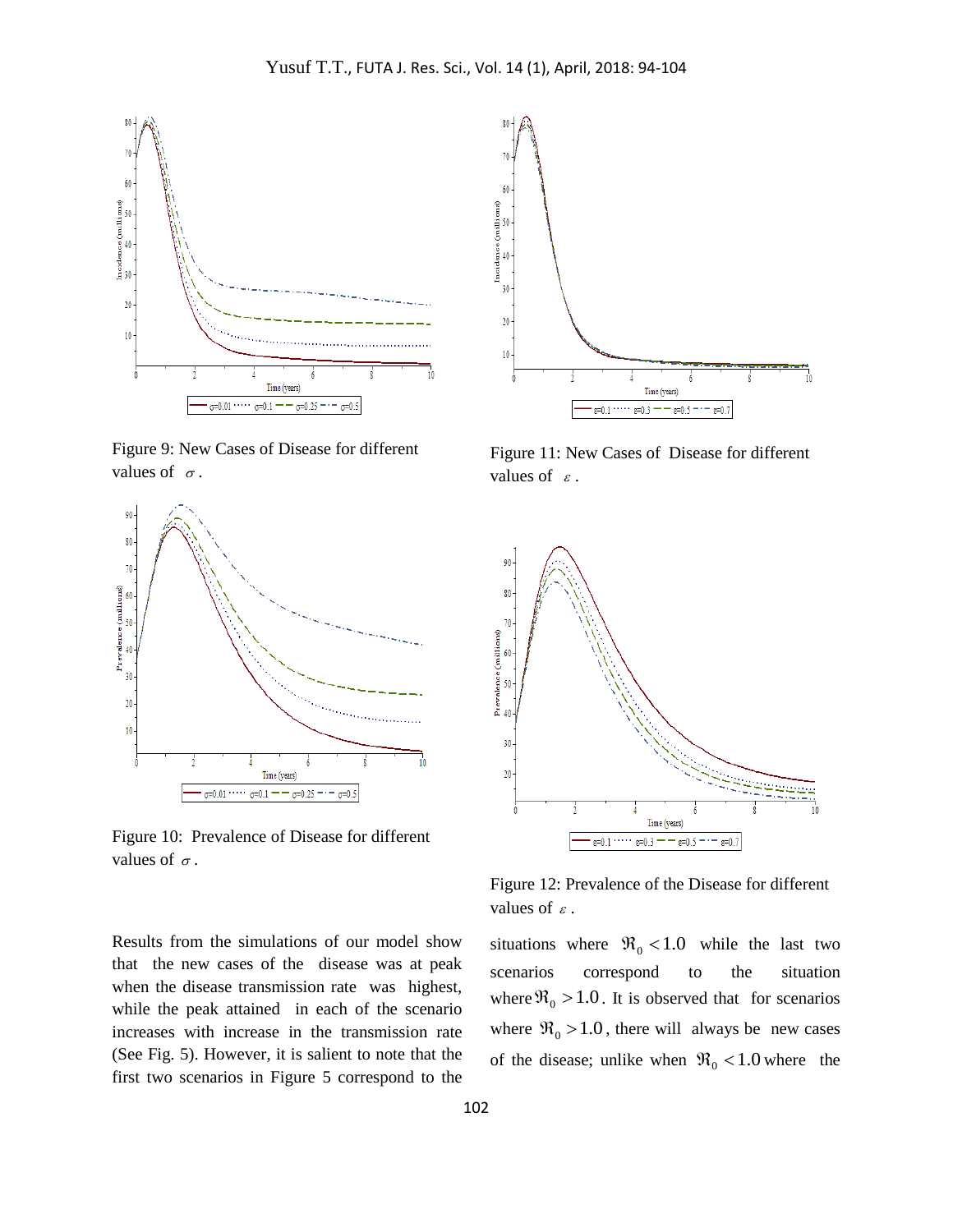number of new cases tend to zero as time progresses. Also, Fig. 6 shows that the prevalence of the disease increases with increase in the disease transmission rate. Similarly, the prevalence of the disease tends towards extinction for situations with  $\Re_0 < 1.0$ . This corroborates the conclusion from theorem 1.

In addition, Figures  $7 - 12$  show that the incidence and prevalence of the disease fall as the vaccination rate, and treatment success rate increases. This implies that with the implementation of control measures that can enhance each of these factors, the incidence and prevalence of the disease could be significantly reduced. On the contrary, the incidence and prevalence of the disease falls as the immunity waning rate decreases. The implication of this is that any control measure that can elongate the temporary immunity duration would be useful in the control of the epidemic. In generally, any control measure that can reduce the basic reproduction number below unity would eventually lead to the eradication of the disease, on the long run.

The foregoing could be accomplished, if a continuous holistic enlightenment on Meningitis is done in each of the country in the Meningitis belt, so that individuals in that belt can take proactive steps to prevent themselves from getting infected while infected individuals present themselves for treatment as early as possible in order to forestall infecting more susceptible individuals. Nevertheless, regular and periodic vaccination of individuals in the belt should be embarked upon. This should be done such that individuals are revaccinated before the immunity enjoyed due to previous vaccine uptake wanes while vaccination coverage should be scaled up appropriately to confer herd immunity on each of the country in the belt.

### **CONCLUSION**

In this paper, a deterministic model for Meningococcal meningitis transmission dynamics with variable total population size was considered. The model basic reproduction number and its equilibrium solutions were obtained. It was shown analytically and demonstrated numerically that the disease can be eradicated if effective control measures are put in place to drive the disease basic reproduction number below unity. Our simulation results show that control measures that can reduce the disease transmission rate and immunity waning rate as well as boost the vaccination rate and the treatment success rate would be effective in containing and possibly eradicating the meningitis epidemic.

#### **REFERENCES**

- **Asamoah, J.K. , Nyabadza, F., Seidu, B., Chand, M., and Dutta, H.** (2018). Mathematical modeling of Bacterial Meningitis Transmission Dynamics with Control Measures. Computational and Mathematical Methods in Medicine. <https://doi.org/10.1155/2018/2657461>
- **Blyuss, K.B.** (2016). Mathematical Modelling of the Dynamics of Meningococcal meningitis in Africa. In: UK Success Stories in Industrial Mathematics , Aston, P.J. et al (eds.), Springer International Publishing, Switzerland, pp: 221-226. DOI: 10.1007/978-3-319-25454-8\_28
- **Christensen, H., Trotter, C.L., Hickman, M., and Edmunds, W.J.** (2014). Re-evaluating cost effectiveness of the Universal Meningitis Vaccination (Bexsero) in England. BMJ 2014; 349: g5725.
- **Driessche, P.V. and Watmough, J.** (2002). Reproduction numbers and sub-threshold endemic equilibria for compartmental models of disease transmission, Mathematical Biosciences 180: 29–48.